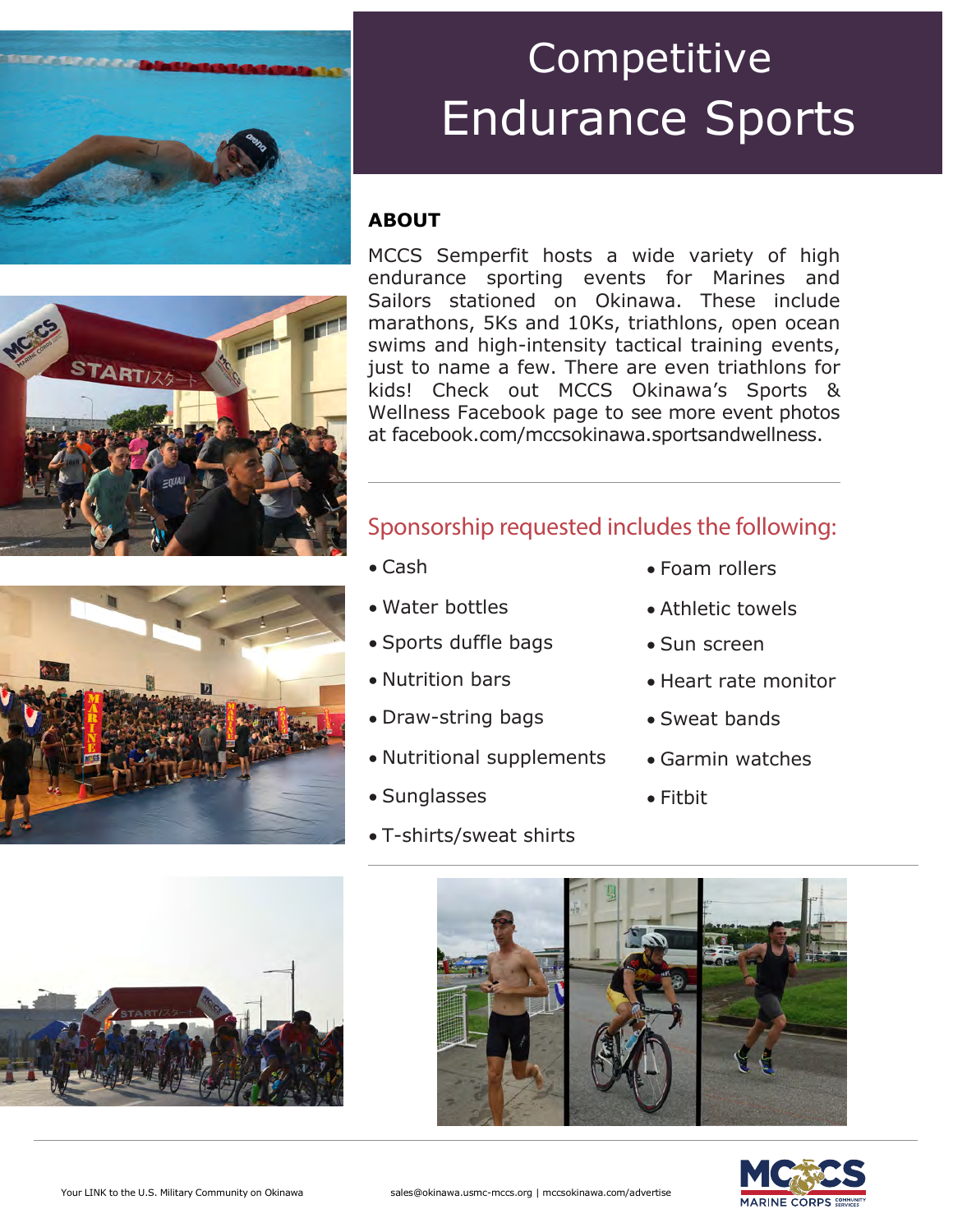# Kinser Bike Race

This event is a 44K Road Bike and 17.6K Mountain Bike Race set on a course on Camp Kinser. All participants receive a commemorative event t‐shirt and awards are given to the 1st, 2nd, and 3rd place for both male and female categories in each race.

Date: February Location: Camp Kinser Participants: 300 Spectators: 50





## Lord of the Tengan Run 5K/10K

The Lord of the Tengan Run is Camp Courtney Athletics' premiere event and each year sees an increase in participation. The Lord of the Tengan is popular amongst both Japanese and American participants. All participants receive commemorative items after completion of the event. Overall male and female winners as well as the 1st, 2nd, and 3rd place in each age division receive awards and prizes.

Date: February Location: Camp Courtney Participants: 65 Spectators: 40

## Warrior Challenge Schwab

Open to participants island-wide ages 15 and over, the Schwab Warrior Challenge is a test of stamina that consists of a 5k run through sand, hardtop and more. This event is held annually at Okinawa Marine Corps Camp Schwab. At the conclusion of the event, awards will be given to the top three male, female and team finishers. All participants will receive an event t-shirt. Schwab Warrior Challenge is a test of endurance and promotes camaraderie.

Date: March Location: Schwab Powerdome Participants: 1,000

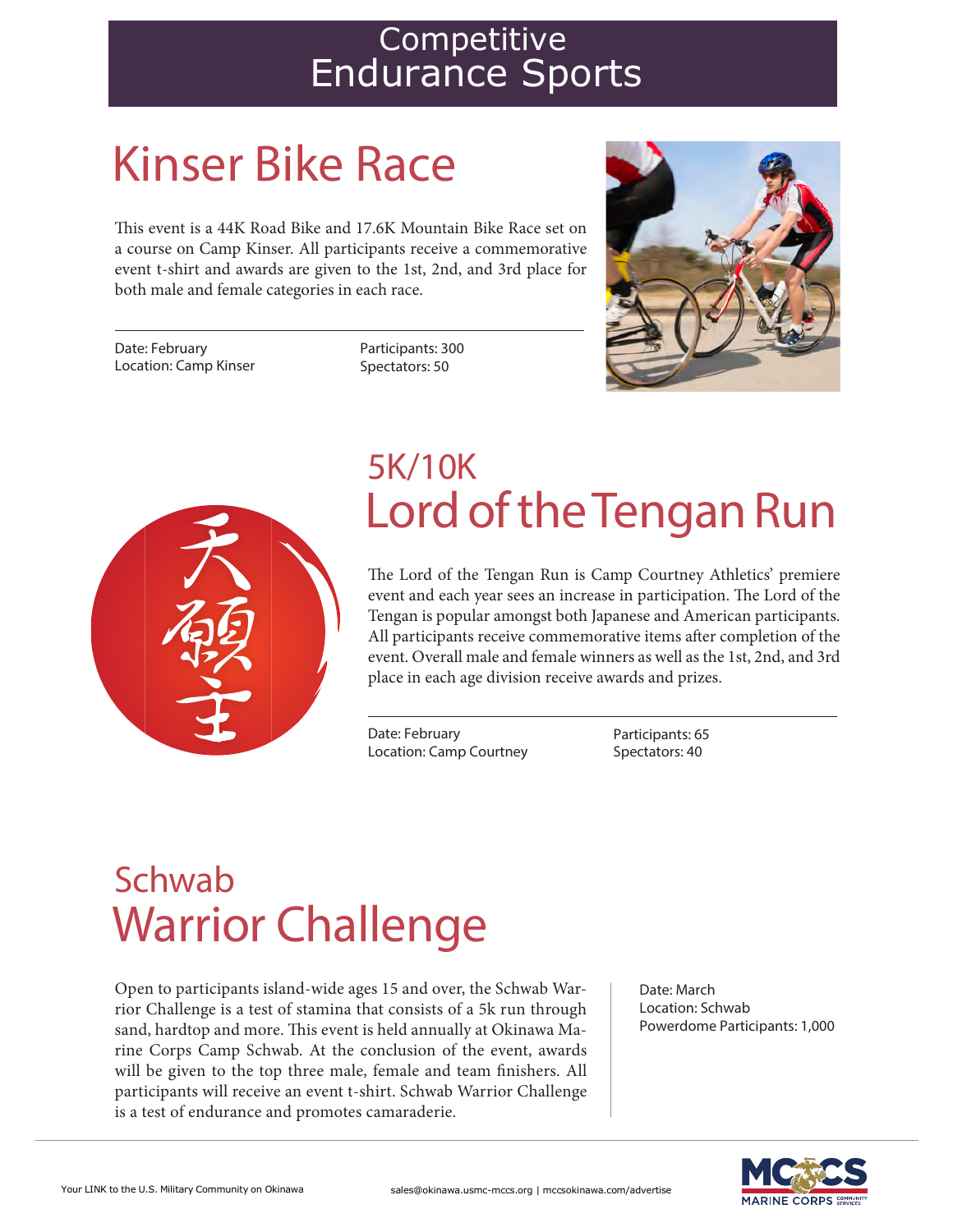## Kinser Triathlon Annual

The Annual Kinser Triathlon consists of a 5K run, 15K bike race and a 400M swim. Although there is a 200 participant limit for the event, maximum capacity is often achieved. All participants receive commemorative items and after completion of the event, an awards ceremony is held in which 1st, 2nd, and 3rd place in each age division receive awards and prizes.

Date: May Location: Camp Kinser Participants: 200 Spectators: 150





### POW/MIA Remembrance Run

The POW/MIA Remembrance Run is a 5k run open to military personnel and families. In Okinawa, we hold a resource fair following the event where we recognize POWs and those that are currently MIA. POW/MIA Recognition Day is observed annually across the United States on the third Friday of September. On this day, service members take time to pay homage to those who were POW or are still MIA. Since World War I, approximately 83,400 U.S. service members are still unaccounted for, and more than 150,000 Americans have been held as prisoners of war.

Date: September Location: Camp Hansen Participants: 1,000+ Spectators: 150